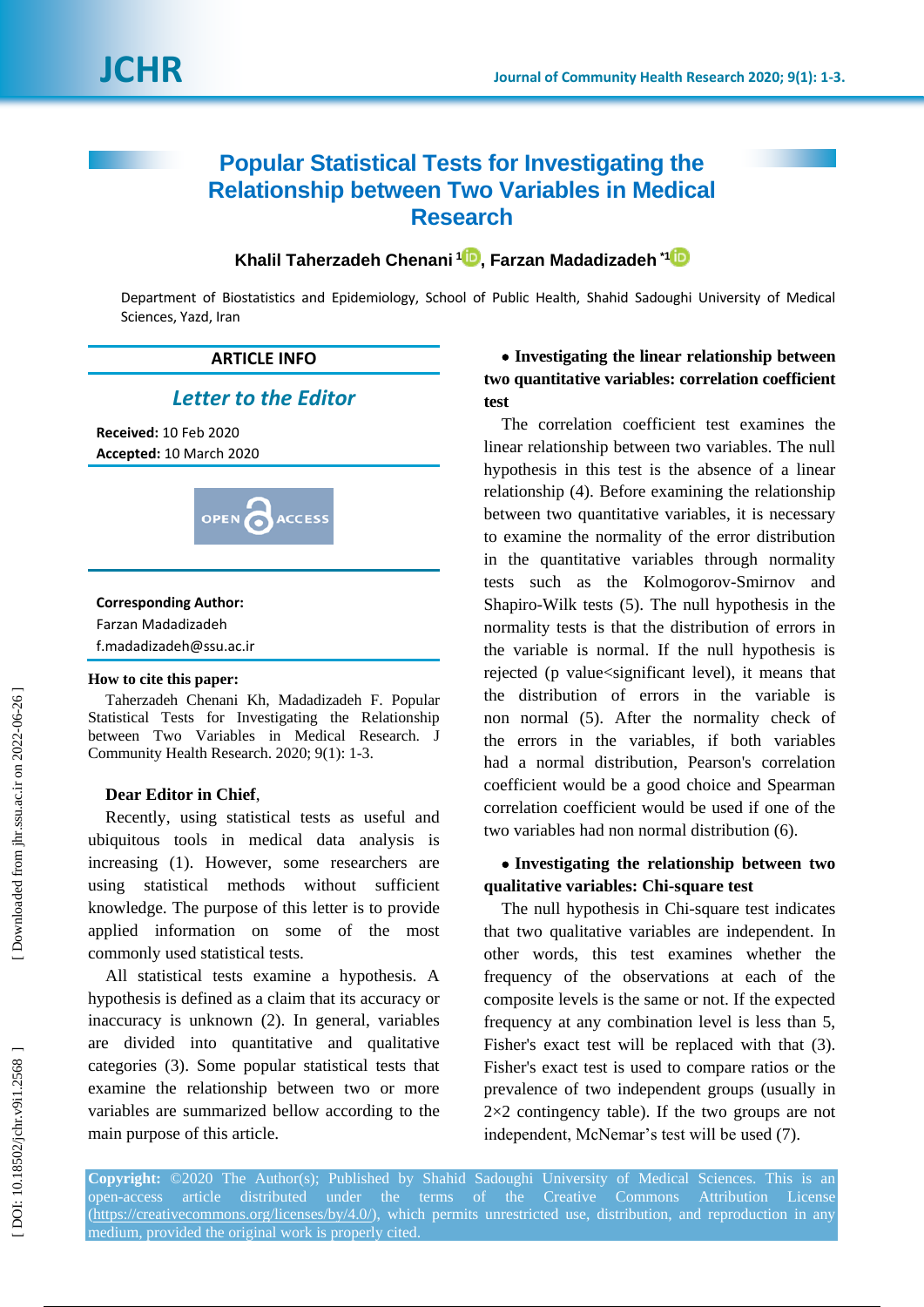## **Investigating the relationship between a quantitative variable and a two independent level qualitative variable: Independent -Samples T -test and Mann -Whitney U test**

If the qualitative variable has two levels with independent samples in each level, to investigate the relation with a quantitative variable Independent -Samples T -test and Mann -Whitney U test are used (7).

Independent -Samples T -Test compares the mean of a quantitative variable during two independent level of a qualitative variable. The null hypothesis in this test is the mean equality during the qualitative variable levels (4). If the data are low (less than 20) or the distribution of errors in the quantitative variable does not follow the normal distribution, the nonparametric Mann -Whitney U test will be replaced comparing the median of the quantitative variables in two groups. In reporting nonparametric test results instead of the mean and standard deviation , median and interquartile range (IQR) are used (4).

#### **Investigating the relationship between a quantitative variable and a two dependent -level qualitative variable (before** (before-after): paired **Samples T -test and Wilcoxon signed -rank test**

If the qualitative variable levels are before -after or first and second times measuring, investigating the relation with a quantitative variable the paired (or dependent) Samples T -test would be appropriate and if the data is low (less than 20) or the distribution of errors in the quantitative variable does not follow the normal distribution, the alternative test will be the Wilcoxon signed -rank test. The Wilcoxon signed rank test is a nonparametric test that compares the median of the quantitative variables during two levels of the qualitative variable (4, 7).

 **Investigating the relationship between a quantitative variable and a qualitative variable**  with more than two independent levels: one-way

#### **ANOVA or Kruskal -Wallis test**

If the qualitative variable has more than two levels , to investigating the relation with a quantitative variable one -way analysis of variance (one way -ANOVA ) or Kruskal -Wallis test s are used for independent levels (3).

One-way ANOVA test investigates the relationship between a more than two independent -level qualitative variable with a quantitative variable when the null hypothesis in this test means the equality of the mean of the quantitative variable in different levels of the qualitative variable (3, 4, and 7). If the data is low (less than 20) or the distribution of errors in the variable does not follow the normal distribution, the alternative nonparametric test will be the Kruskal -Wallis test. Kruskal -Wallis test also compares the median of quantitative variables at qualitative variable levels (7).

## **Investigating the relationship between a quantitative variable and a qualitative variable with more than two dependent levels : one -way repeated measures ANOVA or Friedman test**

If the levels of qualitative variables were before, after, or time of measuring such as first, second, and etc., one -way repeated measures analysis of variance (ANOVA ) test with null hypothesis equality of quantitative variable means at the qualitative variable levels would be a good choice (4). If the data is low (less than 20) or the distribution of errors in the quantitative variable does not follow the normal distribution, the alternative test will be the Friedman nonparametric test. The Friedman test compares the median of the quantitative variable at the qualitative variable levels (7).

Each statistical test has its place and application. Medical researchers with knowing the proper use of statistical tests, can improve the quality of their research; therefore , they can improve the health and medical status of the community.